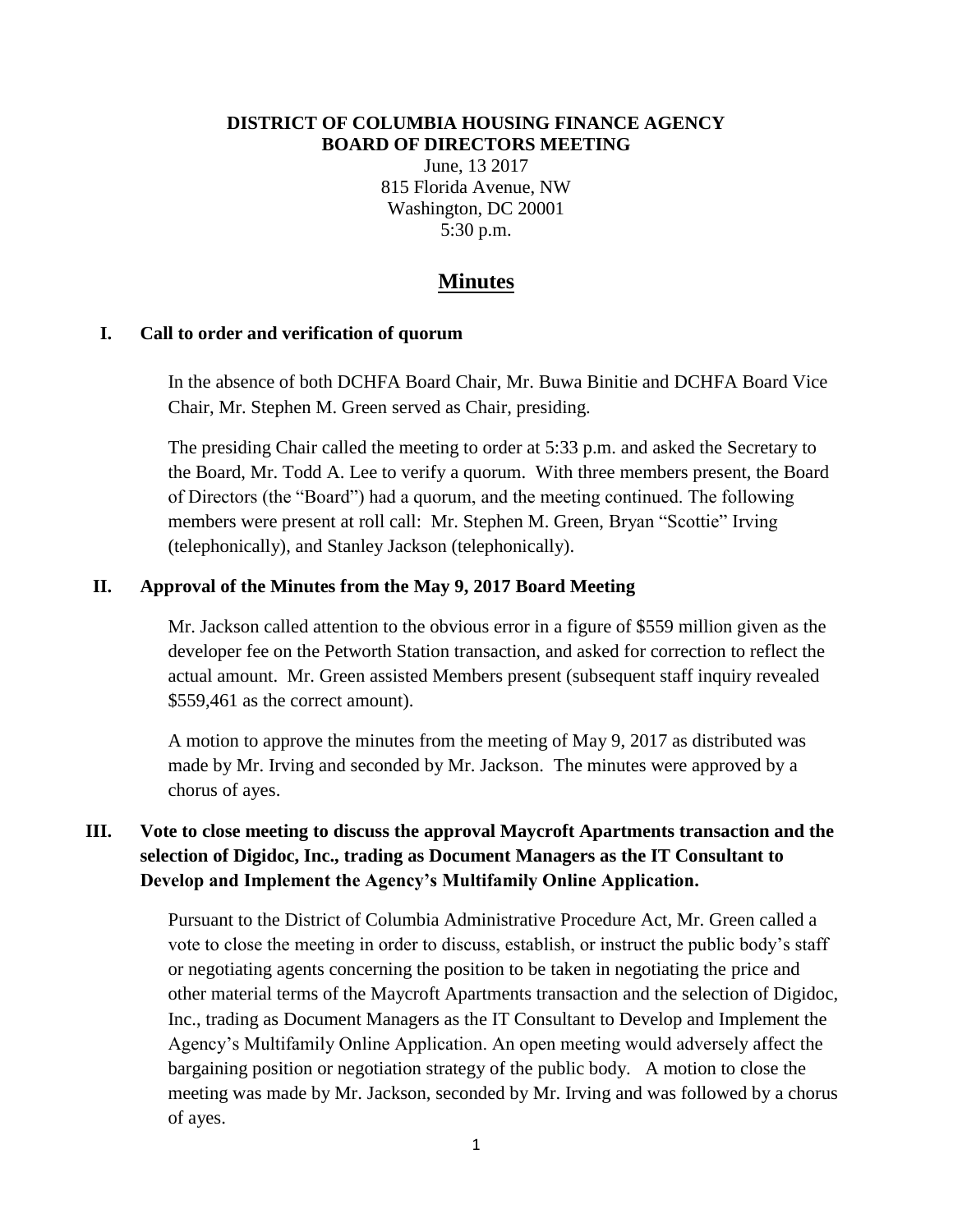The meeting was closed by unanimous consent at 5:36 p.m. and resumed at 6:19 p.m.

# **IV. Consideration of DCHFA Final Bond Resolution No. 2017-13 for the Maycroft Apartments.**

DCHFA Development Officer, Ms. Carrie Fischer presented the following information to the Board:

- Authorizing Resolution for the Maycroft Apartments transaction amount is one not to exceed \$15,840,000.
- The principal developer of the project and property management agent is Jubilee Housing, Inc.
	- o Additional members of the development team include
	- o Hamel Builders as the general contractor
	- o Bonstra Haresign Architects as the architect of record for the project
- The Project is located at 1474 Columbia Road in the Columbia Heights neighborhood of Washington, DC and will consist of the acquisition, rehabilitation and construction of one midrise apartment building that currently consists of 63 residential units. The Project will include a residential portion financed with Bonds and Low-Income Housing Tax Credit (LIHTC) and a commercial portion financed through New Market Tax Credit (NMTCs) with ownership of the residential and commercial portions segregated through a condominium regime. Upon completion of the residential rehabilitation and construction, the project will consist of 64 units.
- The total Project development cost will be approximately \$35.6 million or (approximately \$557,000 per unit). The construction scope of work includes a substantial rehabilitation of the property.

### **Financing**

- The total Project development cost will be approximately \$35.6 million will be financed with short and long term tax exempt bonds, subordinate loans from the DC Department of Housing and Community Development (DHCD) Housing Production Trust Fund and HOME, Department of Behavioral Health (DBH), Housing Opportunities for People with Aids (HOPWA), LIHTC and Historic Tax Credit equity, a sponsor loan, and deferred developer fee.
- United Bank will be the construction to permanent lender, and will purchase both the short and long term bonds in a private placement transaction.
- The investor, R4, is anticipated to purchase tax credits at a rate of \$1.00 per \$1.00 of credit, yielding an LIHTC equity contribution of \$12.3 million.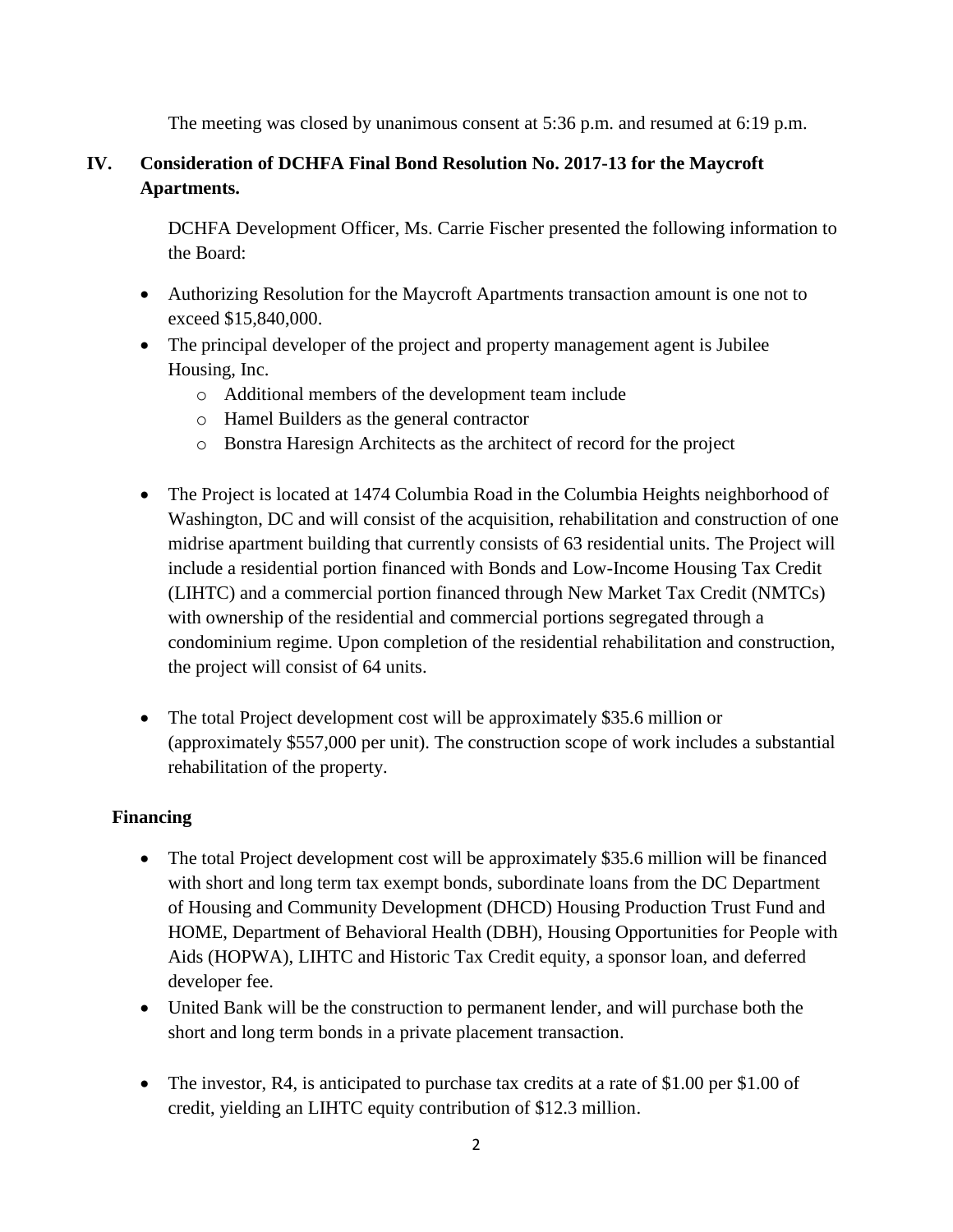The total capital stack is as follows:

- \$8.64 million in short term DCHFA tax exempt bonds
- \$7.2 million in long term DCHFA tax exempt bonds
- \$9.3 million in equity raised through the syndication of LIHTCs.
- \$3 million in equity raised through the syndication of HTCs.
- \$12 million in subordinate debt from DHCD through the HPTF and HOME Programs
- \$3.2 million Sponsor Loan that will include proceeds from Jubilee, DBH and HOPWA
- \$900,000 in deferred developer fee

On the operating side:

41 of the 64 units will be subsidized by Local Rent Supplement Program (LRSP). As noted in the credit memo, in year one of operations LRSP rents will be set to 2013 levels and the Sponsor will request a rent increase from District Of Columbia Housing Authority (DCHA) after one year of operations. Based on 2013 rent levels, the Debt Service Coverage Ratio (DSCR) on amortizing debt will be below 1.0 DSCR, and underwriting assumes an increase in rents to the 2016 Housing Choice Voucher Program (HCVP) level, which will generate NOI of approximately \$409,000 which would be sufficient to support the permanent debt at a 1.19 DSCR. The mitigating factors related to the operating income are discussed comprehensively in the credit memo.

With respect to the Program:

- The Bedroom mix is as follows
	- o 11 efficiency units
	- o 38 one bedroom units
	- o 10 two bedroom units
	- o 5 three bedroom
	- o For a total of 64 units
	- o At the terrace level Jubilee will operate programming for children and teens and a family resource center in the space to be created through the NMTC portion of the project.
- The sponsor has elected to set aside a minimum of 40% percent of the units at the 60% AMI Level.

### **Construction**

• Construction period is estimated to be 14 months.

Anticipate closing on this transaction is June 14, 2017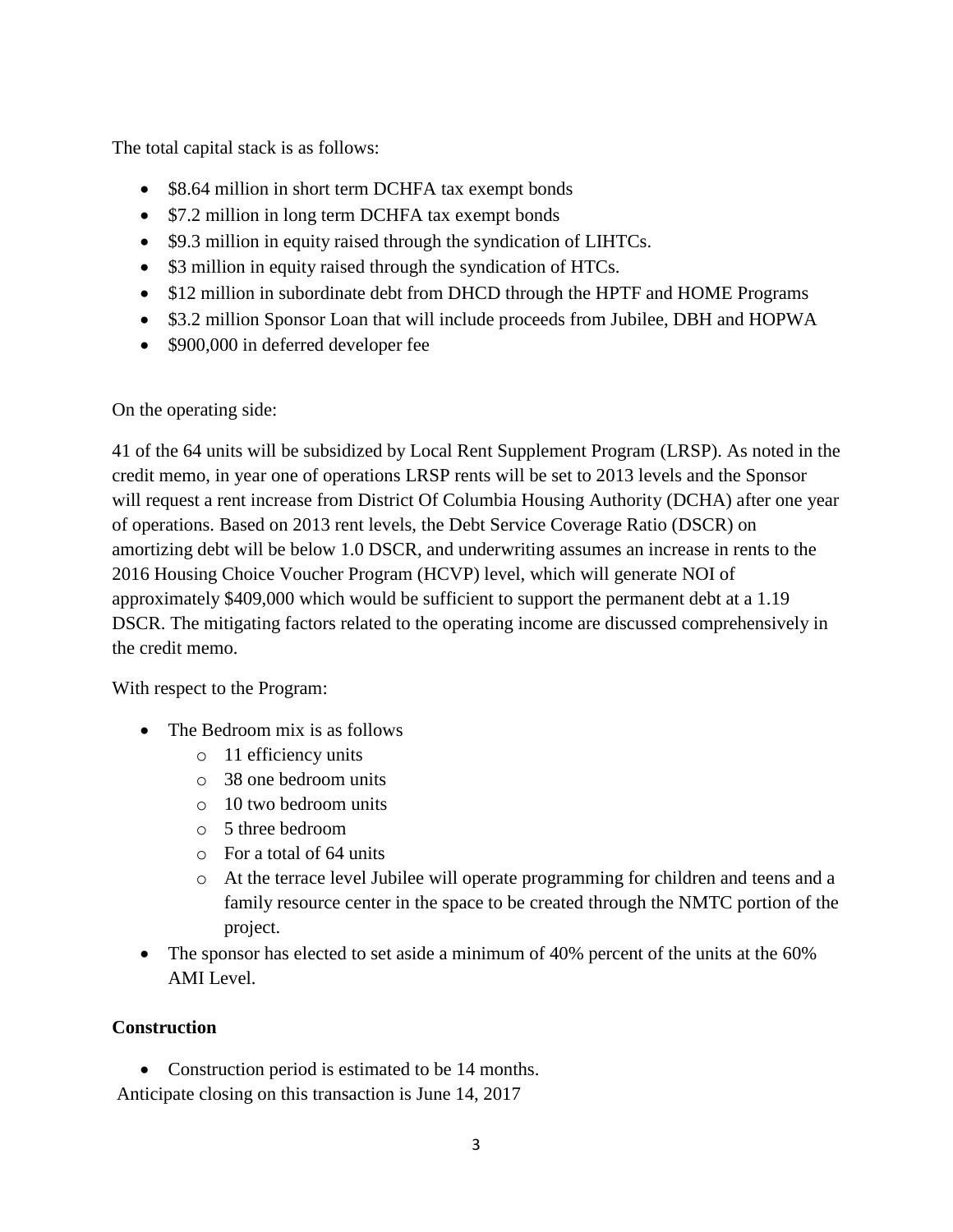Ms. Fischer introduced Mr. James "Jim" Knight of Jubilee Housing. Mr. Knight introduced Phile Broos, Vice President of the Maycroft Building Tenant's Association, and Dorothy Larimer, Vice President of Property Management & Development at Jubilee Housing.

Mr. Knight gave a brief overview of Jubilee's history and scope of business. He discussed that residents of Jubilee-owned properties (i.e., Maycroft), receive preferential access to the organizations array of social support services. He then discussed the planned development, which features 14,000 square feet of usable ground floor space, which will house child care provider Martha's Table. The ground floor will also house a commercial kitchen to support Martha's Table's operations at the building. The space will also house a teen program that will accommodate overflow from another Jubilee site.

He then discussed the history of the building, and its acquisition by Jubilee, and the organization's work to place it on the Historic Register, which provided opportunity to access historic credits. Mr. Knight discussed Jubilee's successful application for DHCD gab financing, and New Market Tax Credit Allocation on the Project. He then discussed a "rogue tenant association," which contested the transfer of ownership from the previous owner, and resulted in a 6-year cost to "carry" the building rather than the anticipated 2-3 three year duration of said cost.

The cost to carry the building, according to Mr. Knight, strained the organization's finances. He discussed the re-underwriting of the Project, which due to 2013 funding approval, is constrained by the requirement that it receive LRSP funding at 2013 rent levels. Developer has discussed with its project investors, the prospect of applying for new LRSP rents and "right-sizing" the bonds, which are not automatic, but Jubilee is retaining extra reserves to account for possible shortfall in rents.

Mr. Knight turned the presentation over to Mr. Brooks who discussed the ethnic diversity of the tenant population and significant features of the planned development.

Mr. Green commended Mr. Knight for his continued work on the Project over time. Mr. Jackson associated himself with Mr. Green's comments.

Mr. Green expressed concern over the projected rents and debt service coverage ratio, and encouraged the developer to work closely with the DCHA to effectuate an increase in LRSP rents. He then indicated that the comfort of the lender and tax credit syndicator engendered his support for the Project. In commending the developer, Mr. Green then remarked on the complexity created by several sources of project financing.

Mr. Green called for a vote on the matter. A motion to approve the resolution was made by Mr. Jackson and seconded by Mr. Irving. Mr. Lee then took a roll call vote. All present members voted in the affirmative. The motion carried.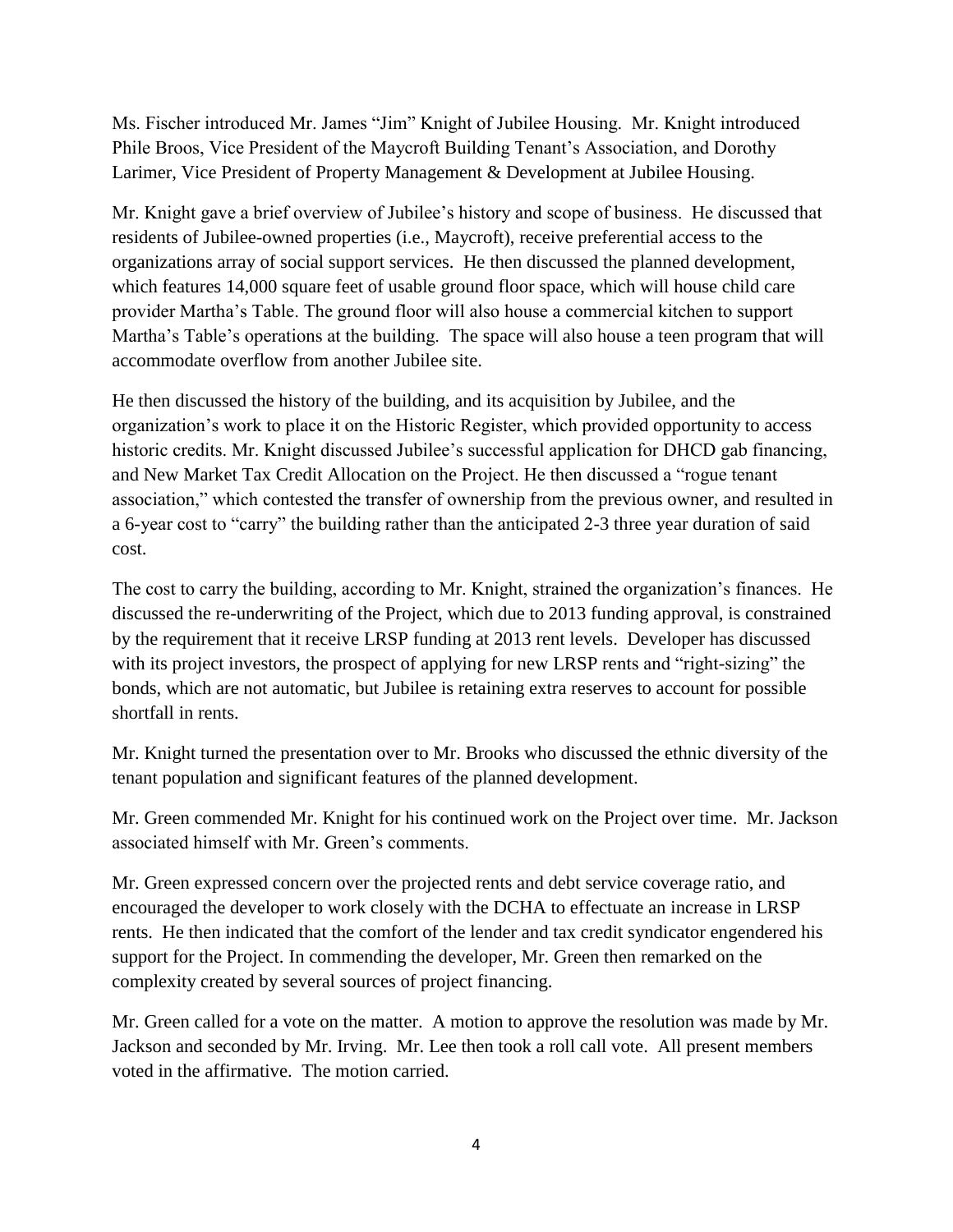# **V. Consideration of DCHFA Resolution No. 2017-10(G) Regarding an Approval of the Agency's Selection of Digidoc, Inc., trading as Document Managers as the IT Consultant to Develop and Implement the Agency's Multifamily Online Application.**

DCHFA Business Process Manager, Mr. Thurston Ramey gave the following presentation:

In order to streamline and automate the application process, the agency has been seeking to create a dedicated multi-family online application, which allows developers to generate and cement electronic applications.

On March 7th, 2017, the Board approved DCHFA Resolution Number 2017-3G, which resulted in the IT consulting services contract between the agency and Digidoc Inc., to implement software in the agency's single-family and compliance and asset management departments.

During that process, internal staff discussions led the Agency to determine that, due to work flow and interfaces within the Department of Compliance and Asset Management (CAM) an asset compliance scope of work, was necessarily to procure a firm to develop and implement the Agency's applications.

In order to not cause a significant delay in the process that had already begun the Agency determined the best course of action was to procure a firm through a critical contract selection method, pursuant to the Agency's procurement guidelines.

The Agency used its best efforts to secure a total of three written price quotes, but was only able to obtain two. In order to not cause a significant delay in the development and launch of the application, the Agency determined that the company selected needs to possess a significant understanding of the Agency's current processes.

Through previous and current work, Digidoc has developed an advanced understanding of the Agency's processes and procedures. Additionally, Digidoc is a Certified Business Enterprise (CBE), qualifying as a Small Business Enterprise (SBE), Local Business Enterprise (LBE), Disadvantaged Business Enterprise (DBE), and a Resident Owned Business (ROB).

Based on their evaluated capabilities, their ability to seamlessly develop and implement the application and their current good standing relationship with the Agency, it was recommended that the Board accept this critical contract justification and approve the Agency to enter into a contract with document managers for the multi-family work, in an amount not to exceed \$115,136. Mr. Ramey then invited questions from the Board.

Mr. Jackson asked whether the contract duration is one year. DCHFA Deputy Executive Director, Fran Makle responded affirmatively adding that the Agency expects the contractor's work to conclude before that time. Mr. Jackson then inquired on the expected commencement date. Mr. Lee responded "in the next 30 days".